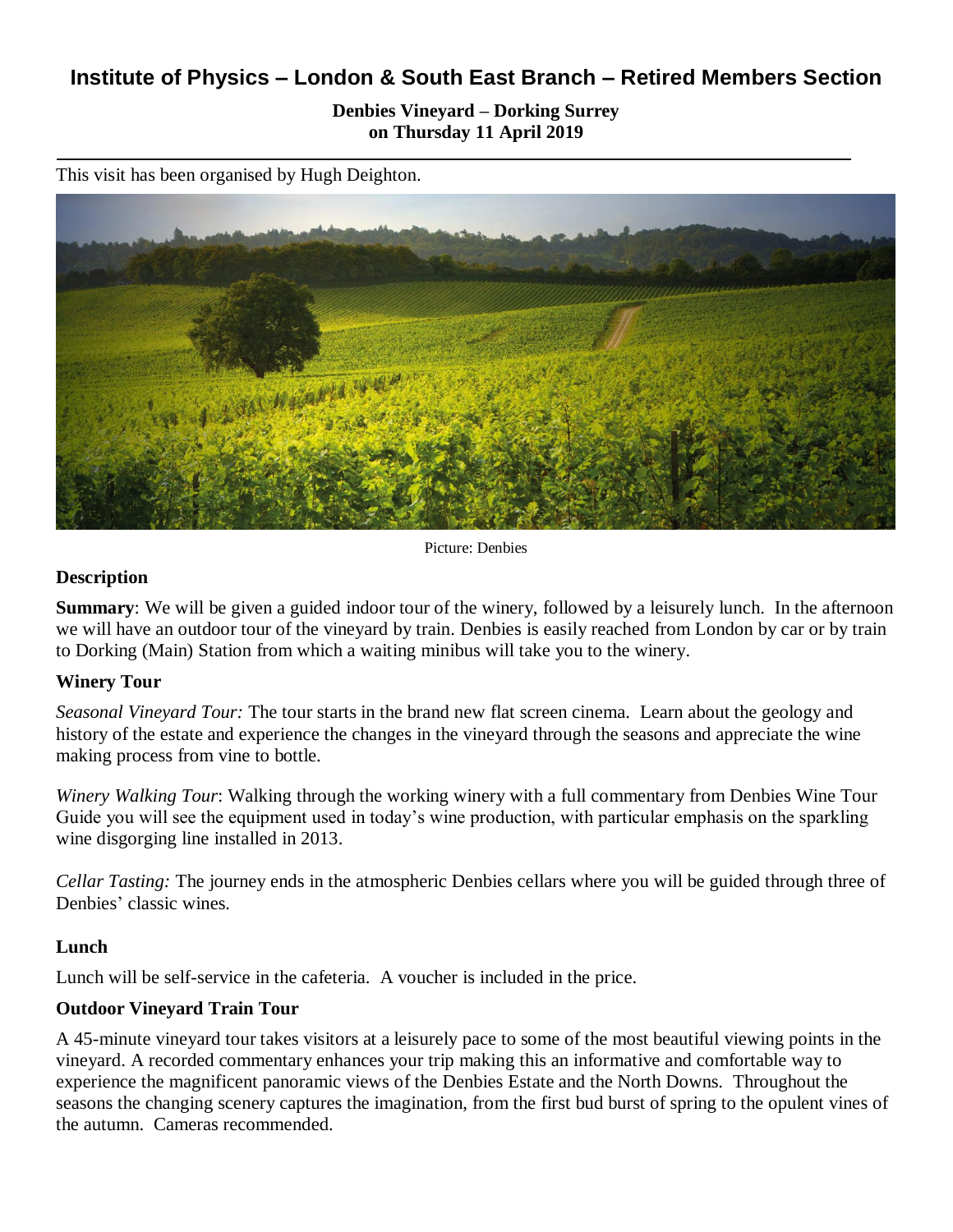See Denbies website for further details:<https://www.denbies.co.uk/>

#### **Where and when to meet**

Meet at Dorking (Main) Station in Surrey at 10:00. A minibus will be provided to take us to the vineyard and to collect us after the post-lunch train tour. Alternatively meet at the vineyard – see the link above for further details. The tours start at 11:00.

## **Getting there**

There are regular trains from Waterloo, Victoria and Blackfriars stations to Dorking (Main) station. The address is Denbies Wine Estate Ltd. London Road, Dorking, Surrey RH5 6AA. See the website above for advice on routes.

#### **Timetable**

10:00: Assemble at Dorking (Main) Station for minibus to the vineyard

11:00: Walking indoor tour of the winery

12:00: Lunch

14:00: Outdoor train tour of the vineyard

15:00: Minibus back to Dorking station

## **Size of party**

Numbers are limited for the tour so places will be allocated on a first come first served basis.

**Cost:** £30.00 to include the winery and vineyard tours, a self-service lunch voucher and the minibus transfers.

## **Contacts**

Hugh Deighton: Email: [hugh@deighton.info,](mailto:hugh@deighton.info) Mobile: 07712 563360 or Tony Colclough: 07930 171307.

#### **Late arrivals**

Taxis are available at Dorking station to take you to the vineyard. Please call Hugh Deighton or Tony Colclough as above to advise them of your late arrival.

# **PAYMENT**

**Would you please do your best to pay and book at about the same time. Administrative problems arise when people pay without booking or book without paying (yes, both happen). We look forward to the coming restoration of simultaneous booking and payment by credit card. Meanwhile …**

You can pay either by cheque (preferred) or by bank transfer. It is possible to pay for several places on one transaction.

**Cheque**: make your cheque payable to The Institute of Physics (not IOP) and send them to:

Tony Colclough (REMS)

34 Sugden Road

Thames Ditton

Surrey KT7 0AE

# **\*\*\* Please annotate the rears of your cheques with: REMS, Event title; event date**.

If you are paying for several events with one cheque, please write them all.

**Bank transfer:** IOP Bank details are as follows: